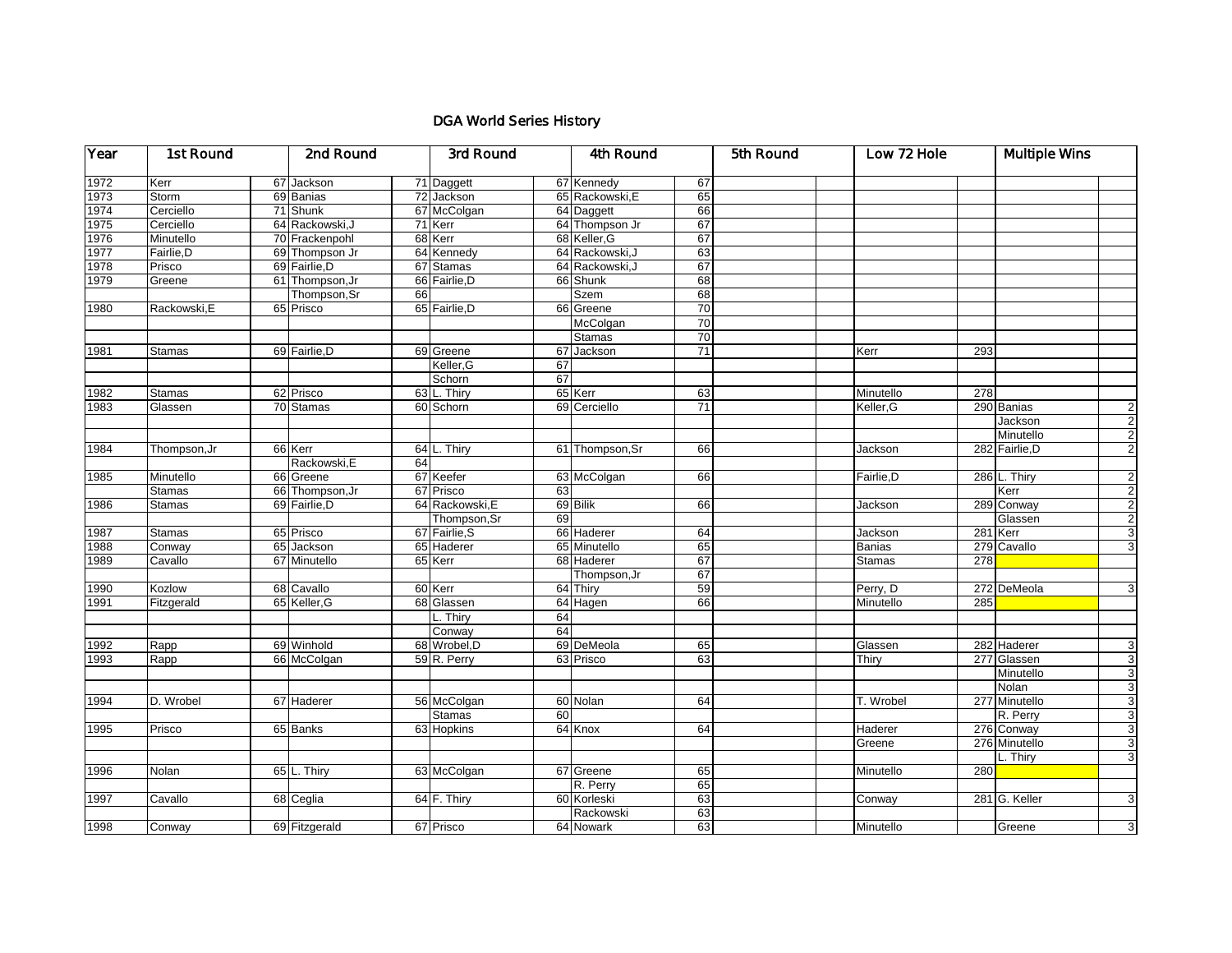|      | G. Keller          |               |    |                    |    |                     |    |  |            |     |                  |                |
|------|--------------------|---------------|----|--------------------|----|---------------------|----|--|------------|-----|------------------|----------------|
|      |                    |               |    |                    |    |                     |    |  |            |     |                  |                |
| 1999 | Marshall           | 66 Ceglia     |    | 66 Heda            |    | 64 Sinclair         | 65 |  | Nolan      |     | 284 Korleski     | 3              |
|      |                    |               |    | J. Perry           |    |                     |    |  | D. Wrobel  | 284 |                  |                |
| 2000 | McColgan           | 68 DeSimone   |    | 62 G. Keller       |    | 71 Knox             | 63 |  | D. Perry   |     | 289 Minutello    | 3              |
|      |                    |               |    | Prisco             |    |                     |    |  |            |     | J. Perry         | 3              |
| 2001 | Cavallo            | 68 Heda       |    | 67 Ceglia          |    | 70 Keefer           | 64 |  | Rapp       |     |                  |                |
|      | Fitzgerald         |               |    |                    |    | D. Perry            |    |  |            |     |                  |                |
| 2002 | McColgan           | 66 Knox       |    | 64 Banks           |    | 63 Cavallo          | 66 |  | T. Wrobel  |     | 280 Nolan        | $\overline{3}$ |
|      |                    |               |    |                    |    |                     |    |  |            |     |                  |                |
| 2003 | Babetski           | 67 Brown      |    | 69 Lanterman       |    | 62 Rutigliano       | 64 |  | G. Keller  | 287 |                  |                |
|      |                    | Price         |    |                    |    |                     |    |  |            |     |                  |                |
| 2004 | Schwartz           | 65 Grote      |    | 67 Rapp            |    | 65 Minutello        | 63 |  | T. Wrobel  | 293 |                  |                |
|      |                    |               |    | Rinaldi            |    |                     |    |  |            |     |                  |                |
| 2005 | Korleski           | 65 Heda       |    | 55 Sinclair        |    | 63 Nowark           | 61 |  | G. Keller  |     | 276 Nolan        | ω              |
|      |                    |               |    |                    |    |                     |    |  |            |     |                  |                |
| 2006 | Conway             | 66 Rapp       |    | 66 Cavallo         |    | 65 J. Perry         | 57 |  | Minutello  | 281 |                  |                |
|      |                    | Sinclair      |    |                    |    |                     |    |  | Nowark     |     |                  |                |
|      |                    |               |    |                    |    |                     |    |  |            |     |                  |                |
| 2007 | DeSimone           | 65 Conway     |    | 62 F. Thiry        |    | 68 Wolters          | 67 |  | Rutigliano | 282 |                  |                |
|      | Minutello          |               |    |                    |    |                     |    |  |            |     |                  |                |
|      |                    |               |    |                    |    |                     |    |  |            |     |                  |                |
| 2008 | Ceglia Sr          | 64 Babetski   |    | 64 DeSimone        |    | 65 J. Perry         | 67 |  | Getchis    |     | 276 Conway       | 3              |
|      |                    |               |    | Minutello          | 65 |                     |    |  |            |     | Korleski         | $\mathbf{3}$   |
|      |                    |               |    |                    |    |                     |    |  |            |     | Nolan            | 3              |
|      |                    |               |    |                    |    |                     |    |  |            |     | Price            | 3              |
|      |                    |               |    |                    |    |                     |    |  |            |     |                  |                |
| 2009 | D. Perry           | 64 Babetski   |    | 64 DeSimone        |    | 65 Grote            | 66 |  | Minutello  |     | 285 Jeffries     | $\overline{3}$ |
|      |                    | Nowark        | 64 |                    |    | F. Thiry            | 66 |  |            |     | Rinaldi          | 3              |
|      |                    |               |    |                    |    |                     |    |  |            |     |                  |                |
| 2010 | Ceglia Sr          | 61 F. Thiry   |    | 62 Babetski        |    | 62 Schuler          | 68 |  | Rolph      |     | 286 Rinaldi      | $\overline{3}$ |
|      |                    |               |    |                    |    |                     |    |  |            |     |                  |                |
|      |                    |               |    |                    |    |                     |    |  |            |     | <b>WS Points</b> |                |
| 2011 | Rolph              | 62 Minutello  |    | 65 J. Perry        |    | 65 Rutigliano       | 66 |  | Babetski   |     | 273 Perry, D     | 24             |
|      |                    |               |    |                    |    |                     |    |  |            |     | Conway           | 23             |
|      |                    |               |    |                    |    |                     |    |  |            |     | Wolters          | 15             |
| 2012 | Smith, S.          | 66 Emma       |    | 66 Korleski        |    | 65 Rolph            | 61 |  | Minutello  |     | 275 Perry, D     | 30             |
|      |                    | Wrobel        | 66 |                    |    |                     |    |  |            |     |                  |                |
|      |                    | Petronchak    | 66 |                    |    |                     |    |  |            |     |                  |                |
| 2013 | Musella            | 64 Petronchak |    | 66 Heda            |    | 54 Fitzgerald       | 65 |  | Rolph      |     | 275 Perry, D     | 19             |
|      |                    |               |    |                    |    |                     |    |  |            |     | Emma             | 13             |
|      |                    |               |    |                    |    |                     |    |  |            |     | Evans            | 12             |
|      |                    |               |    |                    |    |                     |    |  |            |     |                  |                |
| 2014 | Babetski           | 63 Ceglia Sr  |    | 62 Korleski        |    | 66 Musella          | 65 |  | Minutello  |     | 278 Rismanchi    | 21             |
|      |                    |               |    |                    |    |                     |    |  |            |     | Sinclair         | 16             |
|      |                    |               |    |                    |    |                     |    |  |            |     | Rinaldi          | 10.5           |
|      |                    |               |    |                    |    |                     |    |  |            |     |                  |                |
| 2015 | Nowark             | 64 Thiry, L.  |    | 63 Rinaldi         |    | 60 Petronchak       | 64 |  | Babetski   |     | 268 Korleski     | 17             |
|      | <b>Green Knoll</b> | Warrenbrook   |    | <b>Quail Brook</b> |    | <b>Spooky Brook</b> |    |  |            |     | Perry, D.        | 14.5           |
|      |                    |               |    |                    |    |                     |    |  |            |     | Minutello        | 10             |
|      |                    |               |    |                    |    |                     |    |  |            |     |                  |                |